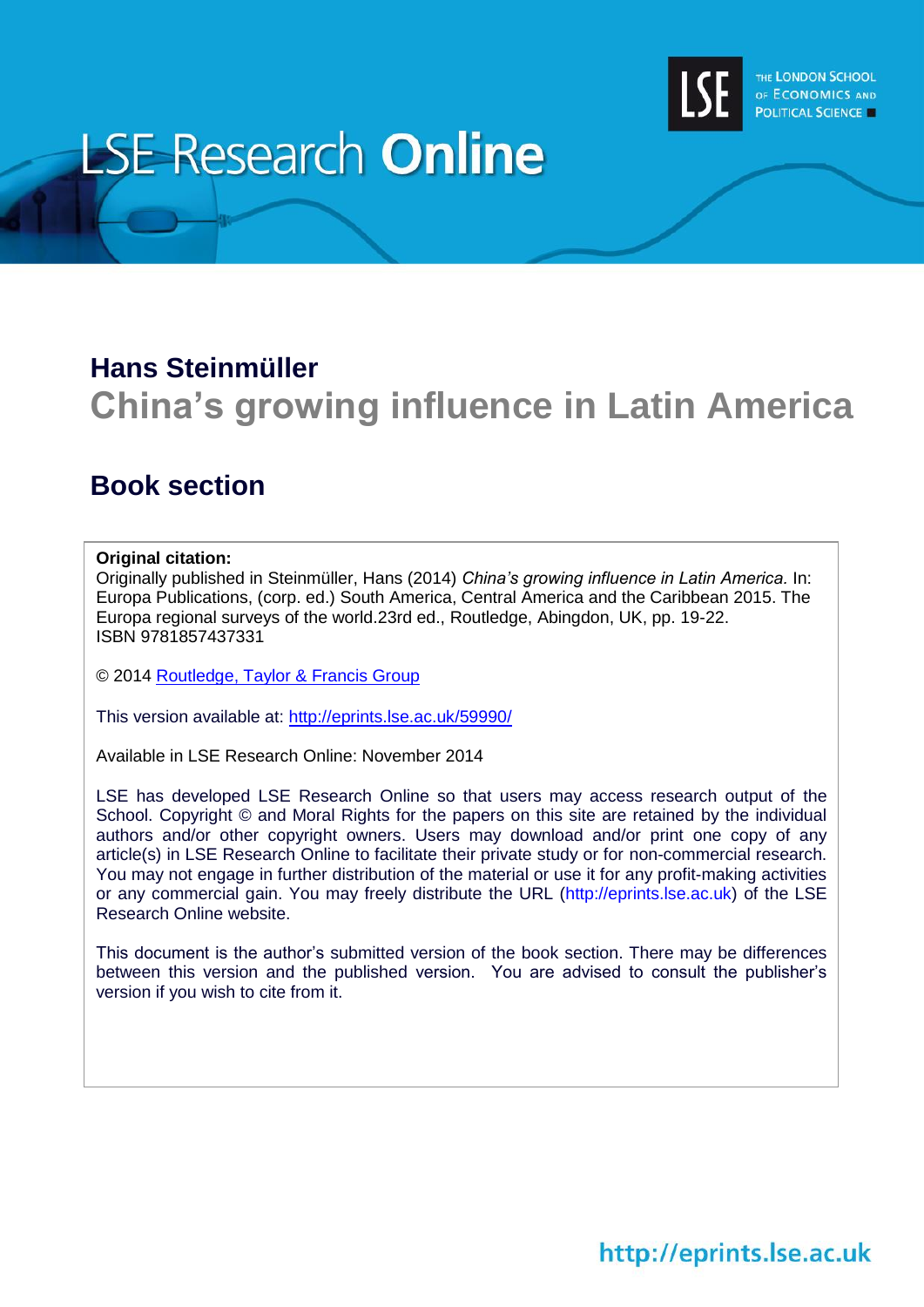### CHINA'S GROWING INFLUENCE IN LATIN AMERICA Dr HANS STEINMÜLLER

Chinese migrants and labourers have been in Latin America for several centuries, and both the People's Republic of China and Taiwan have had political and trade relations with the countries on the continent for decades. However, Chinese involvement in the continent has broadly increased during the last decade. Both Latin American countries and China recovered relatively quickly from the global financial crisis of 2008, and since then have deepened existing trade relations. Additionally, Chinese investment in the region has increased rapidly and is now funding numerous development projects. Chinese trade with Latin America is largely focused on agricultural and mineral products; Chinese investment also focuses on raw materials, often accompanied by infrastructure projects. This essay first presents some background of the current relations between China and Latin America. It then describes current economic and political developments, and focuses on the benefits and pitfalls of Chinese involvement on the continent, specifically the synergy and potential conflict of Chinese and Latin American interests in the exchange of natural materials for investment in infrastructure. The final section discusses mutual perceptions and provides a cautious prospect for further developments.

#### HISTORICAL BACKGROUND

The Chinese presence in Latin America dates back to the 16th century, when maritime commerce mainly between the ports of Manila and Acapulco brought Chinese products and people to the then viceroyalty of New Spain (Slack, 2010). Called 'Sangleys' by the Spaniards, Chinese Mestizos (i.e. of mixed indigenous and Spanish descent) from the Philippines came as sailors, slaves and servants to New Spain before Mexican independence. In the 19th century indentured Chinese labourers were forced to work in several Latin American countries, especially in the cotton and sugar plantations of Cuba and the mines and guano industry of Peru. The history of this 'coolie trade' (using the name given to the indentured labourers) is characterized by violent exploitation; but the coolies' marriage with local women led to the formation of the first Chinese Latin American communities (Lai and Tan, 2010). Small groups of refugees from the Nationalists (Kuomintang) arrived in Latin America after their defeat by the Chinese Communist Party on the mainland in 1949; since then there have been some Taiwanese communities, for instance in Ciudad del Este in Paraguay and in Buenos Aires in Argentina (Trejos and Chiang, 2012). Aside from Cuba, no Latin American nation recognized the People's Republic of China, which was established in 1949. China's break with the USSR in the 1960s, and the rapprochement of China and the USA, was followed by the formal establishment of diplomatic relations with a number of Latin American countries in the early 1970s, including Argentina, Chile, Mexico and Peru. However, the largest tide of Chinese involvement in the continent has occurred in the last 10 years. China has become the largest trade partner of Brazil, Chile and Peru, and a very important trade partner of most other Latin American nations. Ecuador and Peru are the main destinations of Chinese foreign direct investment (FDI) in mineral resources (Gonzalez-Vicente, 2012: 45); in these countries and elsewhere, Chinese mining projects are often coupled with large-scale infrastructure development undertaken by Chinese state-owned enterprises. Chinese businesses are investing in many different industries in Latin America, small-scale entrepreneurs are opening internet cafés and supermarkets all over the region, government enterprises are investing in oil extraction in the Amazon, and China is preparing to host annual meetings with the representatives of most Latin American nations and regional groups.

The rapid pace of Chinese investment in the region has sometimes led to the impression that there is an insurmountable gap between Chinese strategies and the established practices of Western governments and companies. It is important to bear in mind that Chinese involvement in Latin America has been part of the wider strategy of 'going out', which is accompanied by an internationalization of the Chinese state and companies; in this process, Chinese companies are adjusting their practices to those of international competitors (Gonzalez-Vicente, 2011). Hence, Chinese government agencies and corporations are also adjusting their strategies in certain ways to the situation in their respective host countries. Since the so-called era of 'reform and opening' began in the 1980s, Chinese investment, migration and political involvement has become widely felt almost everywhere in the world. China's rising global influence is clearly articulated with domestic developments: the relaxation of political control and the encouragement of local entrepreneurship since the 1980s, the opening of special economic zones, and the continuing state-ownership of strategic industries (especially in energy and infrastructure) are the background against which Chinese investment and migration abroad is taking place. Since the southern tour of Chinese leader Deng Xiaoping in 1992, the rapid privatization of state assets and state-led capitalist development in the People's Republic was accompanied by a surge of Chinese investments abroad. In 1999 the Government announced its 'going out' policy to support and increase Chinese investments abroad. Aside from balancing China's huge foreign exchange reserves, one important target of this strategy is to equip Chinese companies with the skills and experience to compete with global competitors, who are already operating in China. Following these changes, the developing world has become a major focus of China's foreign policy. Chinese involvement in Africa has been a focus of interest for Western journalists and academic observers (see, for instance, Alden, 2007; Rotberg, 2008; Raine, 2009). Similar developments have taken place elsewhere, and to some extent Chinese involvement in Latin America is comparable to China's relations with African countries (Alden, 2012). As in Africa, one particular interest of Chinese government and business in Latin America is to satisfy the country's increasing demand for oil, minerals, copper, iron and other metals. Partly in exchange for access to mineral resources and primary products, Chinese companies and government agencies have invested widely in infrastructure projects in Latin America. Chinese firms have received numerous contracts for road construction, and are involved in large hydro-electrical projects, oil production and mining extraction across the continent. The emerging literature on China in Latin America points to these core features of resource interest and Chinese investment (Cesarin and Moneta, 2005; Gallagher and Porzecanski, 2010; Armony and Strauss, 2012).

#### TRADE AND INVESTMENT

While China's trade volume with Latin America is still far lower than its trade with Asian countries, the People's Republic has already become the largest trading partner of Brazil, Chile and Peru. According to the Brazilian Ministry of Development, Industry and Foreign Trade, Brazil's bilateral trade with China grew by 10% in 2013 to reach US \$83,300m. (Toh, 2014). A large part of Latin American exports to China are primary products, such as copper, iron ore, soy and oil. In 2009 agriculture and mining sector goods constituted 83% of Latin American exports to China (Gallagher and Porzecanski, 2010). Some observers predict that China will overtake the European Union (EU) as Latin America's second largest trade partner in 2016 (Toh, 2014), and some predict that it might eventually surpass the USA as Latin America's largest trading partner in about 15 years (Hakim and Myers, 2014).

By global region, Latin America was the second largest target of Chinese overseas foreign direct investment (OFDI) in 2011, receiving 13% of Chinese OFDI following Asia's 71.4%. However, 92% of Chinese OFDI to Latin America went to the British Virgin Islands and the Cayman Islands, and for a more balanced view of Chinese FDI to Latin America these two tax havens will henceforth be excluded from our analysis. Of the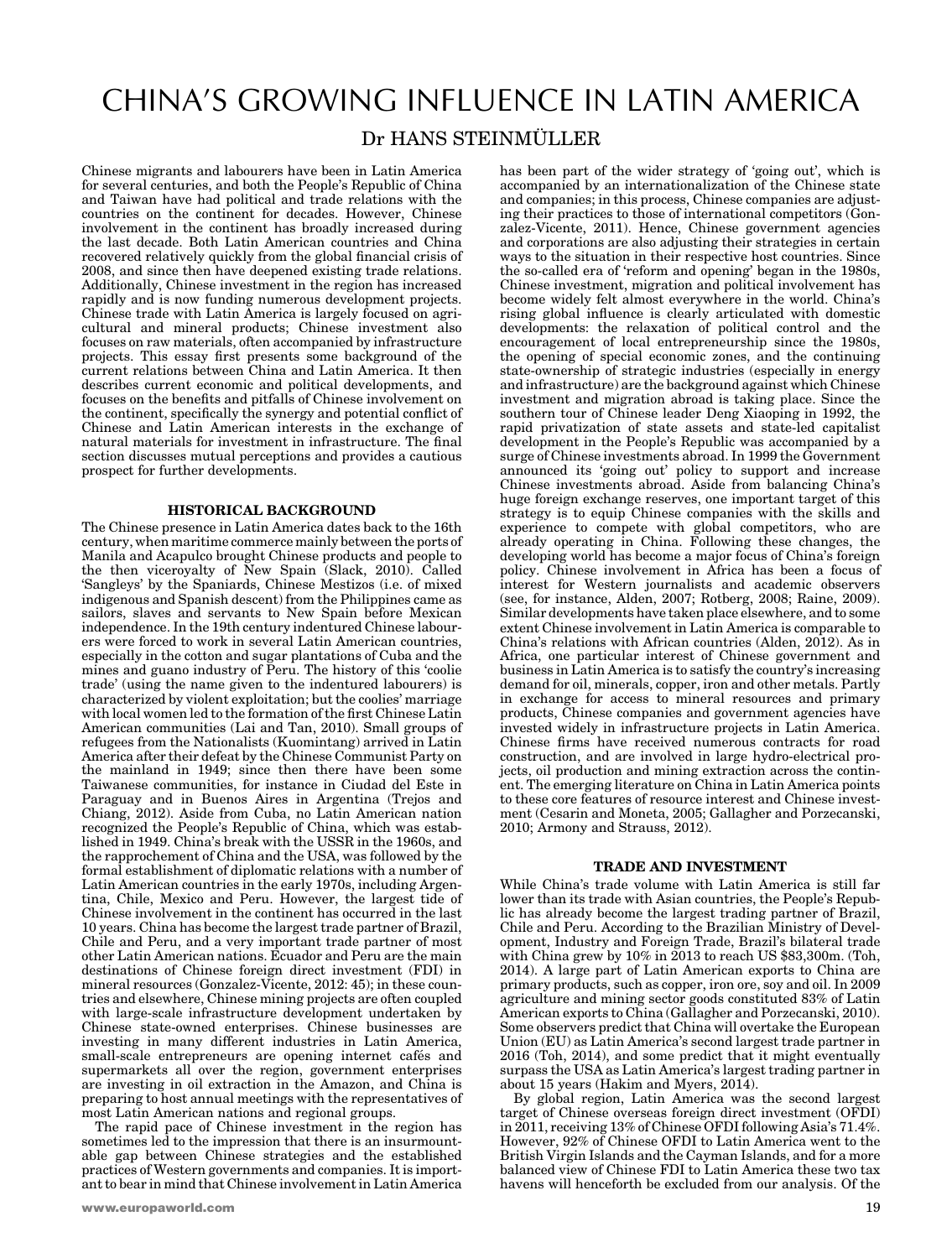remaining FDI, large parts went to Brazil, Peru, Venezuela and Argentina, which are the main recipients of Chinese FDI in the region (Chen and Pérez Ludeña, 2013). Chinese companies play an important role in the oil and gas industry of several countries, and in the mining sector in others (specifically Brazil and Peru). The largest investments outside the natural resources sector have been to Brazil, where several Chinese manufacturers and at least one provider of electricity services operate. At the same time other countries, such as Chile and Mexico, have not yet received significant amounts of FDI from China. While Chinese FDI to the region has grown exponentially, China's overall share of FDI to Latin America is less than 7%, and thus far behind that of the USA and the EU, which, respectively, provide 25% and 40% of FDI to the region (Chen and Pérez Ludeña, 2013: 11).

In terms of trade and FDI, agriculture plays an important role for China in Latin America. Rapid urbanization and the effects of desertification and environmental pollution in China itself, together with concerns about volatility in food prices, have led Chinese government agencies and enterprises to search for investment opportunities in agricultural production and markets abroad. Aside from other staple crops, China has become a major importer of soy from Latin America. Agriculture-related involvement in Latin America is still mainly limited to trade; there has been much less investment in agriculture or so-called 'land-grabs' as has sometimes been suggested in the Western media (Myers, 2013).

Together with increased volumes of trade and FDI, China has also become a major provider of loans to Latin American countries. Chinese banks have issued more than US \$100,000m. since Chinese lending to the region began in 2006. Recent estimates indicate a major increase in Chinese lending to Latin American countries in 2013, after a considerable slump in 2012 (Irwin and Gallagher, 2014). Chinese banks have emerged as an important alternative for Latin American countries, specifically for those that are considered high risk on global capital markets. These include the Governments of Venezuela and Argentina, which were the principal recipients of Chinese loans in 2013, with volumes of  $$50,600m$ . and  $$14,100m$ ., respectively, since 2006.

#### MUTUAL PERCEPTIONS AND INTERESTS

From a Chinese perspective, there are a number of core interests in Latin America: the region is a major provider of raw materials and an emerging market for China's manufactured products. Aside from these economic interests, the Chinese Government also has a number of geopolitical and strategic interests in the region, which include the search for allies that support China's position in international negotiations, including over its contentious relationship with Taiwan and possibly the limitation of US influence in Latin America (Ellis, 2009: 14- 15; Leiteritz, 2012: 68).

Gallagher and Porzecanski (2010) discuss the tension between the first two interests and the potentially negative consequences for Latin American industrialization. If, in the short term, it seems that Chinese demand for primary products has only positive consequences for Latin America, ultimately, it might just extend the resource curse that has been haunting Latin American countries for decades, if not centuries. Add to this the fact that China is providing huge amounts of cheap manufactured products to the region, and it is clear that the prospects from this relationship are not necessarily optimal for Latin American industrialization and indigenous development.

Of specific interest is also the relationship between China and the long-standing interests of the USA in the region. A number of scholars have analysed these relationships as a 'triangle' of Latin American countries, the USA and China (see, for instance, Stallings, 2008, and the contributions to Dussel Peters et al, 2013). However, the notion of a 'triangle' should be cautioned for a number of reasons: specifically, it might suggest a unity of interests for Latin American countries which is actually absent, and it might neglect other important countries which play important roles in Latin America (Ellis, 2012).

There is actually much diversity in the positions of Latin American nations towards the USA and China. Chile and Peru, for instance, have negotiated bilateral free trade agreements (FTAs) with both the USA and China (Chile concluded its FTA with the USA in 2004 and with China in 2006; Peru signed FTAs with both countries in 2009). In both cases, the FTAs concluded with China focus on the 'old trade agenda' of extending the product lines of liberalized trade, tariff and market access; by contrast, the agreements of both countries with the USA cover the 'new trade agenda', including investment, services, trade-related intellectual property rights, competition and trade facilitation (Wise, 2012). In terms of foreign policy, China's approaches in Latin America can be broadly contrasted with those of the USA. Relations between the USA and Latin America have been traditionally characterized by the exercise of 'hard power', in the form of interventions, threats and the provision of financial and technical assistance with conditions attached for the recipient countries. The USA has, for instance, intervened more or less directly in leftleaning coups d'état in Guatemala (1954) and Chile (1973); in recent decades the exercise of 'hard power' can be seen in the employment of 'sticks and carrots' in trade relations (Dunkerley, 2008). The Chinese approach, in contrast, generally sticks to the principle of non-interference, in which trade agreements and development assistance have 'no strings attached'. Chinese 'soft power' is very attractive to some Latin American regimes, especially when compared with the more restrictive US foreign policy. While the USA limited its relations with the left-leaning regimes of President Evo Morales in Bolivia and the late President Hugo Chávez in Venezuela, China invited both leaders for official state visits to Beijing. It remains to be questioned, however, how far the attraction of Chinese 'soft power' will go for Latin American citizens and governments (Leiteritz, 2012).

One core issue in China's relationship with Latin America is the contentious status of Taiwan. Currently, 12 of the 22 countries that have diplomatic relations with Taiwan are from Latin America and the Caribbean. Aside from Paraguay, they are all located in Central America and the Caribbean (Belize, the Dominican Republic, El Salvador, Guatemala, Haiti, Honduras, Nicaragua, Panama, Paraguay, Saint Christopher and Nevis, St Lucia, and St Vincent and the Grenadines). While both China and Taiwan have used 'chequebook diplomacy' to gain support from Latin American nations, in the last decade China has successfully convinced both Dominica (in 2004) and Costa Rica (in 2007) to switch their allegiances; in both cases, the offer of significant aid packages, preferential trade agreements and infrastructure projects played a considerable role in the decision (Ellis, 2010).

The Taiwan issue is very important, but China is also looking for allies more broadly in the international arena. Building on its economic collaboration with Brazil, there have been some strategic partnerships in World Trade Organization negotiations between China and Brazil, for instance, sometimes including the other two so-called BRIC nations, Russia and India.

On the Latin American side, there are a number of different views of China, its recent development and its involvement in the region. While, on the one hand, China is a new actor on the international scene, which might not come with the 'baggage' of the historical relations with Europe and the USA, on the other hand, the particularity of the 'China Model' comes with a particular set of problems. If China offers a different paradigm of modernity without the memories of colonialism and imperialism, at the same time this 'modernity without enlightenment' might also further accentuate the unsettled problems of democracy and development in Latin American countries. In the rapidly increasing coverage of China in Latin American news outlets, one discovers not only predictable condemnation of human rights abuses and lack of democratic governance, but there is also some sense of confusion about the relative success of the 'China Model' and what it could mean for Latin America. In an analysis of China coverage in two major Colombian newspapers, Armony (2012) reveals precisely the Janus face of China's image in Latin America, which combines suspicion and admiration. At the same time, the discussions about China and Chinese investment in Latin America are becoming increas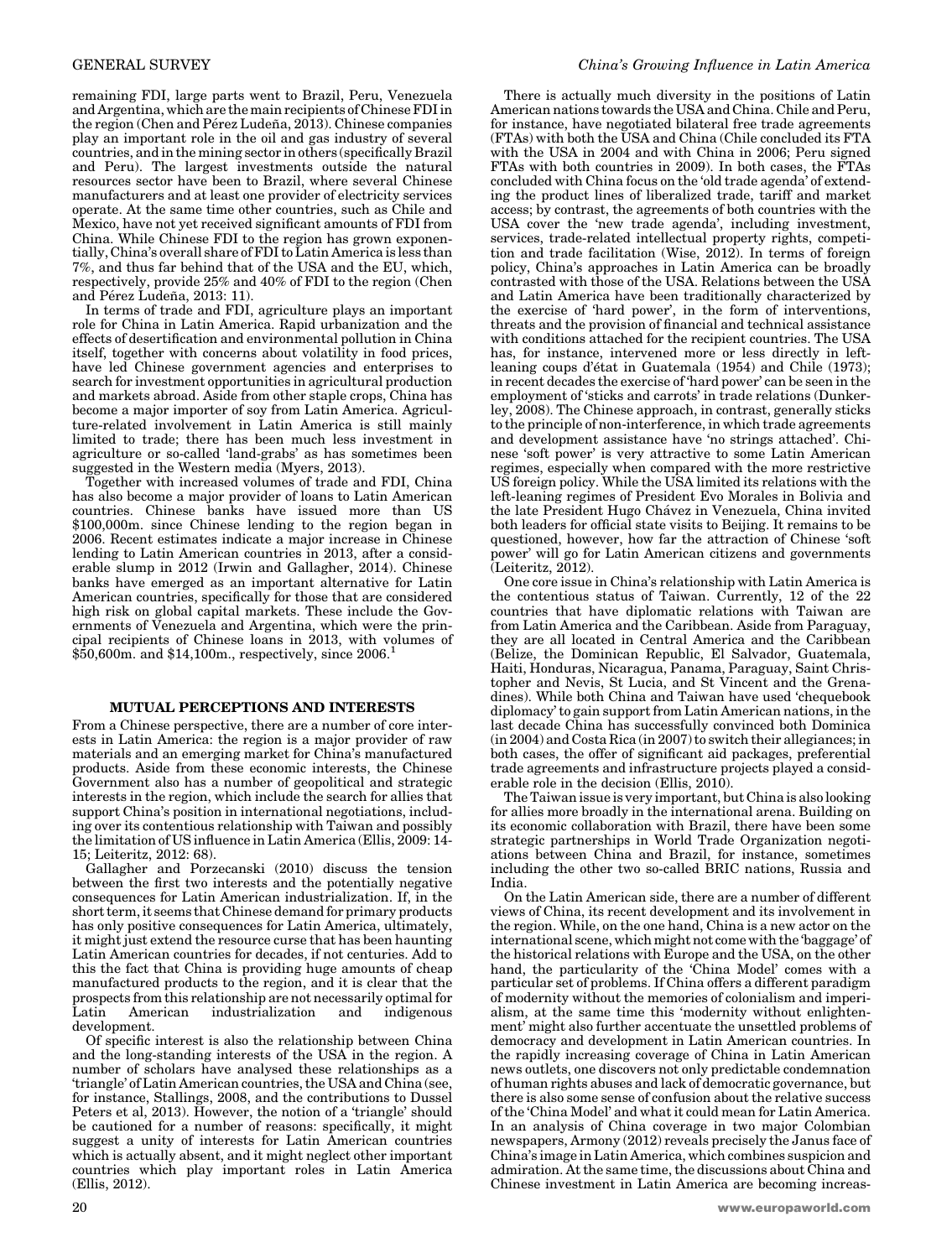ingly diverse and sophisticated, and the view that Chinese investment would favour illiberal and non-democratic settings is certainly too simplistic.

If we take Chinese investments in mining and energy as an example, there is a common view that Chinese companies prefer non-democratic policy contexts. For Chinese mining investment in Latin America, specifically in Ecuador and Peru, however, this is not the case. It has been shown that Chinese mining investments favour liberal investment regimes and relative political stability, and in these preferences Chinese mining companies are not very different from their Western counterparts. Additional factors which play important roles in Chinese investment decisions are the existing business relations and the presence of a Chinese community in the host country. Chinese FDI in mining is best understood in terms of individual mining companies in specific local settings, rather than a specific national strategy imposed by the Chinese Government. However, there are certain differences in the receptivity of Chinese companies to demands from civil society. Given that Chinese energy companies are to a large extent owned and controlled by government agencies, they do not rely on stock markets and shareholders, and their management is therefore less dependent on, and responsible to, outside demands (Gonzalez-Vicente, 2012). At the same time, several Chinese companies have made their first attempts at entering into a dialogue with civil society representatives, sometimes including representatives of indigenous peoples (for instance in Ecuador). The results need to be judged on a case-by-case basis, and in contexts where numerous multinational extractive industries operate (such as in Chile and Peru); it is far from certain that Chinese business practices are causing higher social and environmental costs when compared with other multinationals.

Anti-Chinese sentiment and protest is growing in some countries, and there are serious discussions about the benefits and pitfalls of China's relations with Latin America. Mexican manufacturers, for example, find it difficult to compete with cheaper Chinese imports, and these concerns have led in some cases to an antagonistic presentation of Chinese entrepreneurs in local media and sometimes also to acts of aggression against Chinese business (Hearn, 2012). The Government of Cuba, which still retains broad control over its national economy, has stepped up its efforts to centralize the commercial regulation of Chinese business, specifically the informal businesses in Havana's Chinatown (ibid).

Against the sometimes negative perceptions of cheap Chinese imports, irresponsible Chinese investors and an autocratic Government, China has intensified its 'soft power' efforts on the continent. Student exchanges, cultural diplomacy and the establishment of so-called Confucius Institutes play important roles here. Since 2004 hundreds of such institutes have been established all over the world in order to promote Chinese culture and language. The Confucius Institutes are under the supervision of the 'Han Ban', the Language Council affiliated to the Chinese Ministry of Education. Since 2004 at least 20 Confucius Institutes have been established in 11 Latin American countries, each of them affiliated to a local university, and in partnership with a Chinese university.

High-profile state visits are another major strategy. Soon after US President Barack Obama and Vice-President Joe Biden travelled to five Latin American countries (Costa Rica, Mexico, Brazil, Colombia, and Trinidad and Tobago) in May 2013, Chinese President Xi Jinping visited three of the same countries in June: Costa Rica, Mexico, and Trinidad and Tobago. Notwithstanding China's increased 'soft power' measures and influence in the region, the perception in most Latin American countries still ranks China and the Chinaese model as secondary for the continent, when compared with the USA. A poll of 40,000 participants in various Latin American countries found that a majority of 56.0% responded that they trusted the USA, while 50.8% of participants said that they trusted China. Similarly, when asked 'which country has the most influence in the region', 40.8% of the participants said the USA, against 20.3% which answered China (Azpuru and Zechmeister, 2014).

#### **CONCLUSIONS**

During the last decade China's influence in Latin America has grown exponentially. Measured in terms of trade volumes and FDI, China has established close ties with a number of Latin American nations. However, overall trade volumes are still small when compared to China's trade with Asia, Europe and North America. China's relationship with Latin America is characterized to a large extent by China's interest in raw materials and access to Latin American markets. As has been discussed, some countries have been able to benefit from this relationship; however, it also comes with certain risks, especially for Latin America's own manufacturing industries. Calls for the diversification of Chinese trade and investment have so far only led to limited changes; moreover, the possibilities for manufactured goods from Latin America to enter the Chinese market also remain limited.

While China has not yet overtaken the USA in terms of trade ties and political influence in the region, its growing links with the region, interest in raw materials and markets, and high degree of political engagement will demand continuous attention in the future. In terms of mutual perceptions, there have been also rapprochements between Latin America and China. Latin America, to some degree like Africa, presents a number of opportunities for China; yet there are also risks and potential misunderstandings. From the perspective of Latin Americans, China also ranks still behind the USA as a global power; it remains to be seen whether, and how, this will change in the future.

#### FOOTNOTE

<sup>1</sup> See China-Latin America Finance Database at www.thedialogue.org/map\_list.

#### REFERENCES

Alden, C. China in Africa: Partner, Competitor or Hegemon? London and New York, Zed Books, 2007.

'China and Africa: A Distant Mirror of Latin America', in Colombia Internacional, 75, pp. 19–47, 2012.

Armony, A. C. 'A View from Afar: How Colombia Sees China', in The China Quarterly, 209, pp. 178–97, 2012.

Armony, A. C., and Strauss, J. C. 'From Going Out (zouChuqu) to Arriving In (desembarco): Constructing a New Field of Inquiry in China–Latin America Interactions', in The China Quarterly, 209: 1–17, 2012.

Azpuru, D., and Zechmeister, E. J. 'Latin Americans' Perceptions of the United States and China', in Americas Quarterly. www.americasquarterly.org/latin-americans-perceptionsunited-states-and-china. 2014. Accessed 3 July 2014.

Cesarin, S., and Moneta, C. (Eds). China y America Latina. Nuevos enfoques sobre la cooperacion y desarrollo. Una segunda ruta de la seda? Buenos Aires, BID-INTAL, 2005.

Chen, T., and Pérez Ludeña, M. 'Chinese Foreign Direct Investment in Latin America and the Caribbean', in Working Paper for the Summit on the Global Agenda, World Economic Forum. Available online at www.cepal.org/publicaciones/xml/ 1/51551/Chineseforeigndirectinvestment.pdf. 2013. Accessed 30 June 2014.

Delgado, G. Making the Chinese Mexican: Global Migration, Localism, and Exclusion in the U.S.–Mexico Borderlands. Stanford, CA, Stanford University Press, 2012.

Dunkerley, J. 2008. 'US Foreign Policy in Latin America', in Cox, M., and Stokes, D. (Eds). US Foreign Policy. pp. 292–312. Oxford and New York, Oxford University Press. 2008.

Dussel Peters, E., Hearn, A. H., and Shaiken, H. (Eds). China and the New Triangular Relationships in the Americas: China and the Future of US-Mexico Relations. University of Miami Center for Latin American Studies Publications, Miami, FL. Available online at scholarlyrepository.miami.edu/clas\_ publications/3. 2013. Accessed 30 June 2014.

Ellis, R. E. China in Latin America: The Whats and Wherefores. Boulder, CO, Lynne Rienner Publrs, 2009.

'Chinese Soft Power in Latin America: A Case Study', in National Defense University, 60:1, 2010. Available online at